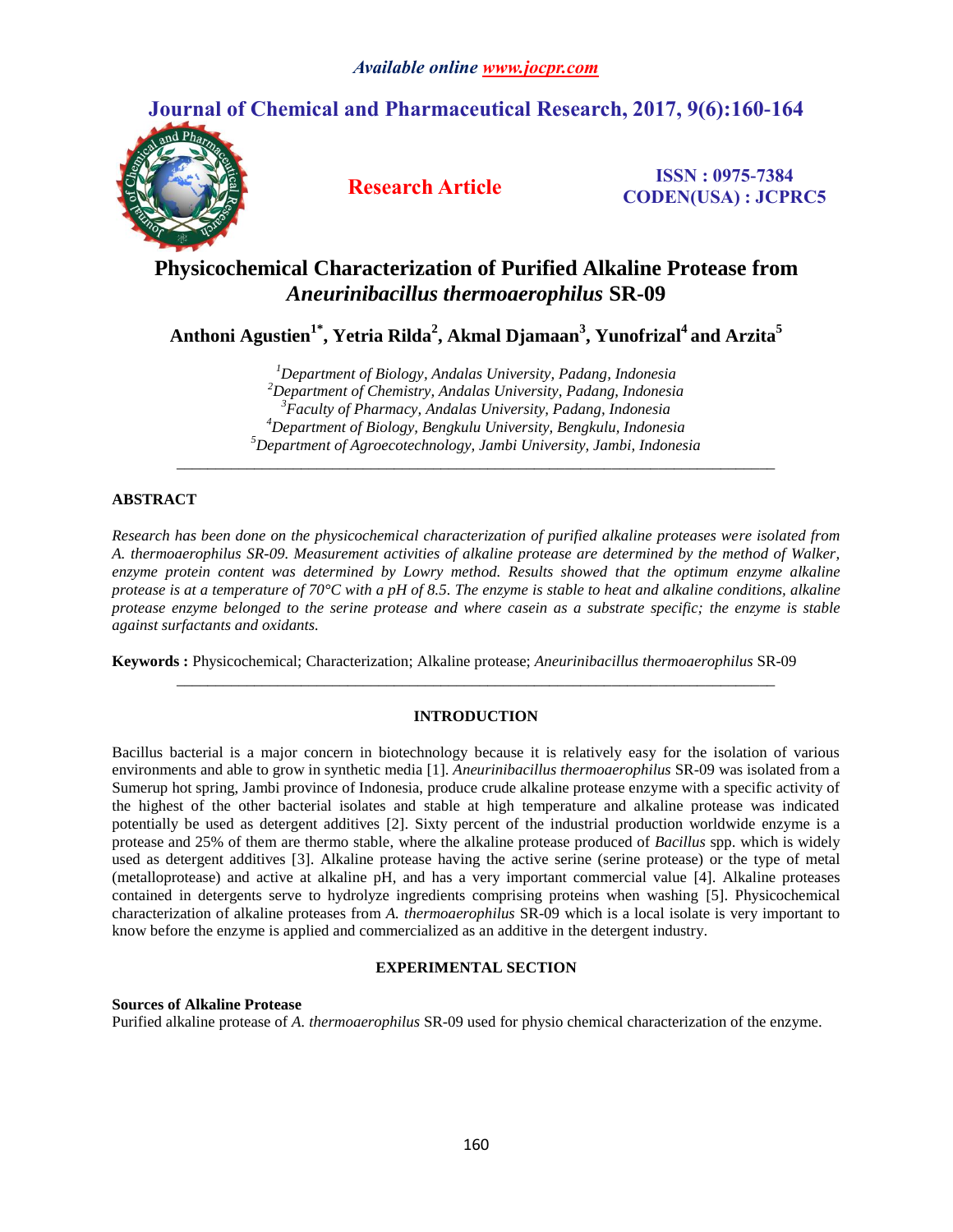## **Determination of the Activity and Protein Content of Alkaline Protease**

Measurement activities of alkaline protease are determined by the method of Walker [6] with solution of 5 mMol / L-tyrosine as standard and blank used distilled water. Determination of enzyme protein content was performed according by Lowry method [7], which as has been routinely done in the laboratory.

 $\mathcal{L}_\text{max}$ 

## **The Effect of Incubation Temperature on the Enzyme Activity**

Testing the effect of incubation temperature on the enzyme activity is done by varying the incubation temperature on the enzyme activity test: 60, 65, 70, 75, 80, 85 and 90°C with a pH of 8.0 and time interactions E-S for 15 minutes.

## **The Effect of pH on the Activity of the Enzyme Substrate**

Testing the effect of pH on the activity of the enzyme substrate is done by varying the pH of the substrate in the enzyme activity test: pH 8.0; 8.5; 9.0; 9.5; 10.0; 10.5 and 11.0 with optimum incubation temperature and time interaction E-S for 15 minutes.

## **Temperature Stability of Enzyme**

Testing the stability of the enzyme to heat conducted by enzyme solution was incubated at 60°C for a certain time. Interval time 2 hours testing the activity of enzymes in the enzyme catalytic optimum conditions.

## **pH Stability of Enzyme**

Testing the stability of the enzyme to alkaline pH conducted by enzyme solution was incubated in pH 8.5 at  $60^{\circ}$ C for a certain time. Interval time 2 hours testing the activity of enzymes in the enzyme catalytic optimum conditions.

## **Substrate Specificity of Enzymes**

The substrate specificity of the enzyme to the substrate in the enzymatic reaction by varying the kind/type of substrate used in the enzyme activity assay. The substrate used in this test is casein, bovine serum albumin, albumin, and gelatin respectively at the rate of 1%. Furthermore, the specific enzyme activity tests [8].

## **Classification of Enzyme**

Effect of inhibitors against the enzyme is done by the use of inhibitors such as phenyl methyl sulfonyl fluoride (PMSF), para-chloro mercury benzoate (pCMB), and ethylene diamine tetra acetic (EDTA on each substrate (pH optimum) with a concentration finally 10 mM. Then added a solution of enzyme and incubated at the optimum temperature for 15 minutes, so that the data obtained specific activity of alkaline protease [9].

### **Effect of Surfactant and Oxidant**

Tween solution Tween-20, Tween -80, TritonX-100, CTAB, SDS and H<sub>2</sub>O<sub>2</sub>. At each level of 5%, each treatment included 1 ml in a test tube. Then pipetted 1 ml of an enzyme solution into the tubes and incubated at room temperature for 1 hour. Furthermore, from each treatment determined of the specific activity of the enzyme [10].

### **RESULTS AND DISCUSSION**

### **The Effect of Incubation Temperature on the Enzyme Activity**

Enzyme activity is at an incubation temperature range of 60 to 90°C, with optimum enzyme activity at 70°C (Figure 1). This indicates that the enzyme can work or have a catalytic power to hydrolyze proteins into peptides or amino acids in the temperature range of 60 to 90°C heat, where the catalytic hydrolysis enzyme alkaline protease optimum at 70°C.

Temperature plays an important role in the catalytic enzyme to hydrolyze a substrate, this is because the enzyme is composed of a variety of amino acids, where the nature or type of amino acids making up the enzyme greatly affects the catalytic activity as a result of the effects of incubation temperature in hydrolyze a substrate into a product.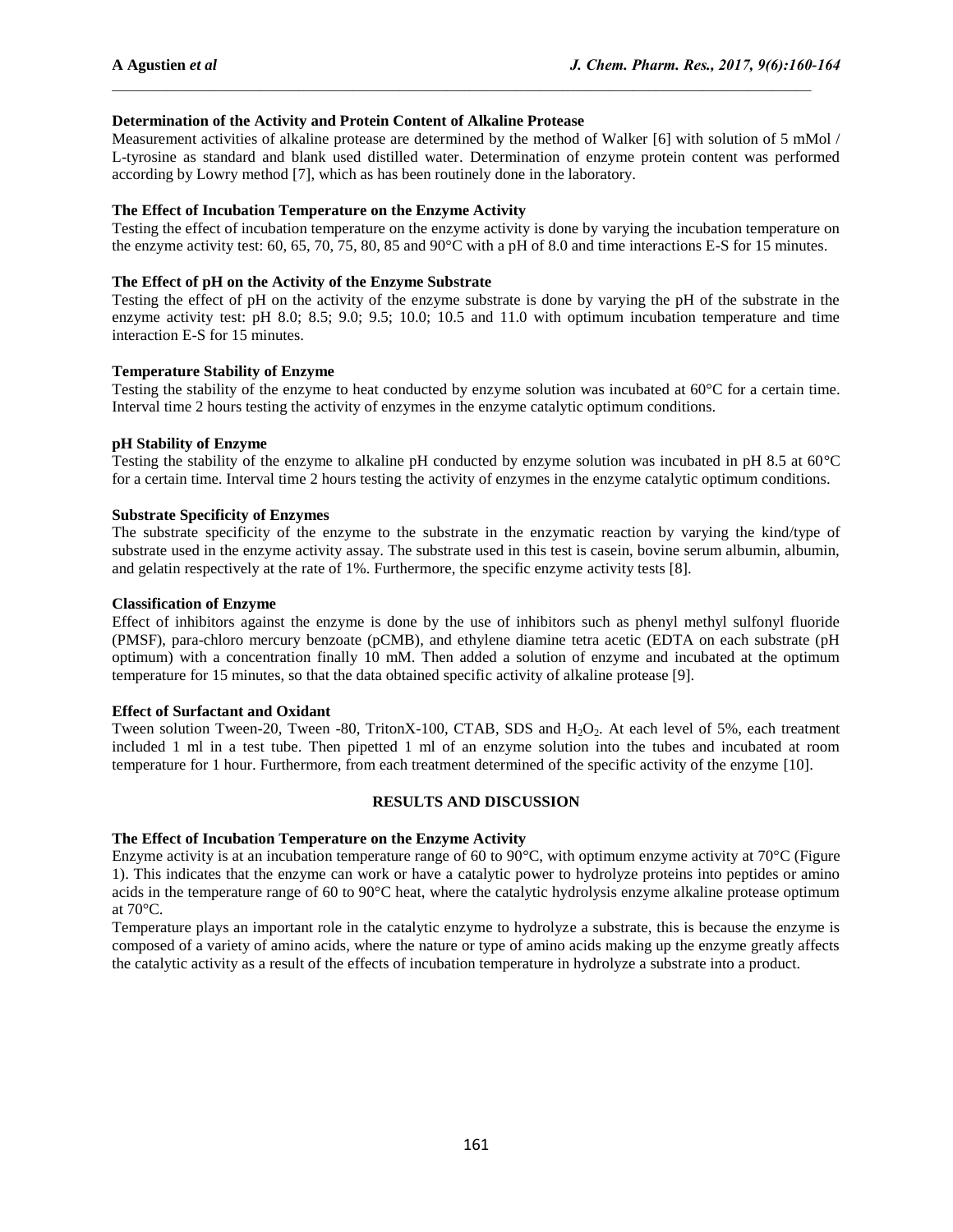

 $\mathcal{L}_\text{max}$ 

**Figure 1: Effect incubation temperature on the enzyme activity**

#### **The Effect of pH on the Activity of the Enzyme Substrate**

Enzyme activity on substrates of different pH, the substrate pH range between 8.0 to pH 11, the enzyme has its activity, this means that the enzyme works on alkaline or alkaline atmosphere (Figure 2). Based on the pH of the enzyme, the enzyme is included in a group of enzymes that are alkaline and enzyme activity optimum at pH 8.5. pH is a factor that greatly affects the catalytic action of enzyme, this is due to the protein in the form of amino acids making up the enzyme. pH is a crucial factor of enzymatic reactions, so that the pH can give the effect of the charge on the ion, or the nature of the amino acids forming enzyme in catalyzing a substrate into a product.



**Figure 2: Effect substrate pH on the enzyme activity**

#### **Stability of Enzyme at Heat and Alkaline pH**

Testing the stability of an enzyme to heat and alkaline pH is very important to do, in Figure 3 alkaline protease activity to heat for 50 hours.



**Figure 3: Enzyme activity during 50 hours at 60ºC**

The relative activity of the alkaline protease enzyme remains 100% to heating 60°C for 40 hours, this means that the catalytic power of enzymes remained stable despite the hot environmental conditions, so the alkaline protease is said to be thermo stable. Its resistance to heat enzyme, it is because these enzymes are built from hydrophobic amino acids, and amino acids that possible have a disulfide bond.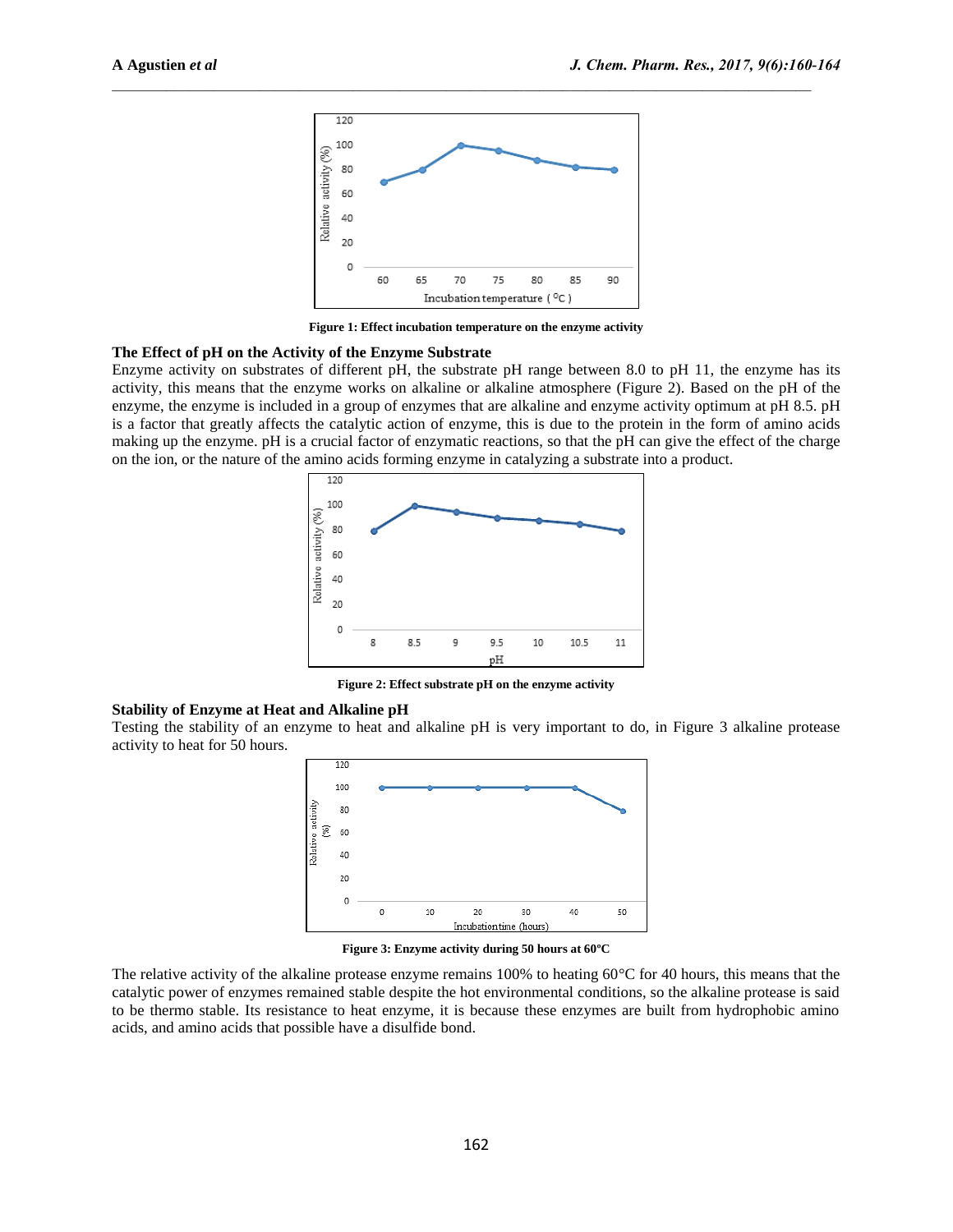

 $\mathcal{L}_\text{max}$ 

**Figure 4: Enzyme activity during 50 hours at pH 8.5 and 60°C**

Figure 4 showed the enzyme was stable at alkaline pH 8.5 condition during 40 hours, the activity remains 100%. Fifty hours incubation, the enzyme activity is remaining 90%. Conformation of the enzyme in the reaction enzyme plays an important role, the folding of the three-dimensional structure of the enzyme due to their chemical bonds between amino acids forming enzyme. Stabilized of the enzyme at high temperature and alkaline condition is indicated the enzyme to using as additive detergent.

### **Substrate Specificity of Enzymes**

Alkaline protease produced by *A. thermoaerophilus* has a specific substrate that is casein, which is activity relatively enzyme is 100% (Table 1). Although the substrate bovine serum albumin (BSA), Albumin and Gelatin is a protein, but not a specific substrate for the alkaline protease, it is characterized by lower enzyme activity compared with casein substrate. This indicates that the alkaline protease enzyme can hydrolyze BSA, albumin, and gelatin, but nonspecific. Protease has a high degree of hydrolytic activity on casein as a substrate and a low to moderate if hydrolyze BSA and albumin.

**Table 1: The relative activity of the enzyme on different substrates**

| Substrate $(1\%)$ | <b>Relative activity (%)</b> |
|-------------------|------------------------------|
| Casein            | 100                          |
| <b>BSA</b>        | 77                           |
| Albumin           | 50                           |
| Gelatin           | 30                           |

#### **Enzyme Classification**

Classification is done by adding protease inhibitor in protease enzymatic reaction and presented in Table 2. The table shows that the addition of the inhibitor PMSF protease enzymatic reaction resulted in the lack of enzyme activity, is being marked by a specific protease activity of 0.0 U/mg. While the addition of inhibitors p-CMB and EDTA, the specific activity of the enzyme is similar to the treatment of enzymatic reactions without inhibitor. This suggests the enzyme inhibitor PMSF is perfectly whereas p-CMB chemical compounds and EDTA cannot inhibit the protease enzymatic reaction.

| <b>Inhibitor</b>  | <b>Relative Activity (%)</b> |
|-------------------|------------------------------|
| <b>PMSF</b>       |                              |
| p-CMB             | 96                           |
| <b>EDTA</b>       | 98                           |
| without inhibitor | 100                          |

Based on this, including the class of serine protease produced protease of the effect of pH on the activity of the enzyme is known that the enzyme alkaline, therefore protease produced by *A thermoaerophilus* including serinealkaline group. It has been reported the alkaline protease from *Bacillus* including most types of groups of serine proteases [9]. Enzymatic reactions protease from *Bacillus clausii* I-52 greatly inhibited by PSMF, indicating a serine protease [11]. Inhibitor PMSF 5 mm 100% inhibited of alkaline protease from *Bacillus licheniformis* RP1, indicating alkaline proteases produced by bacteria that includes a group of serine proteases [12]. PMSF combination with amino acid residues in the catalytic serine protease resulted in the lack of enzyme activity, PMSF molecules will react with the OH groups of the amino acid serine thus causing an inhibitory effect irreversible [13].